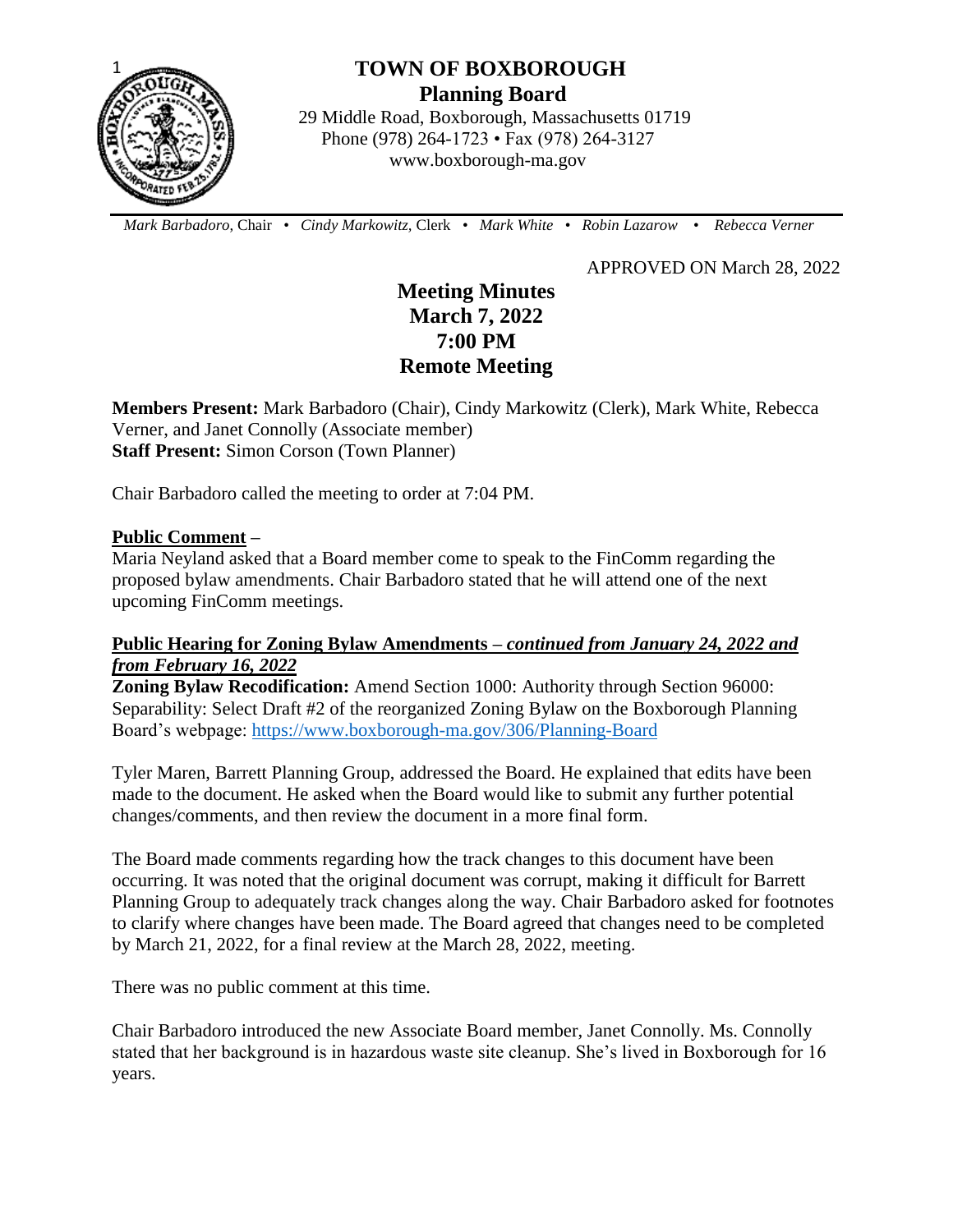**Solar Energy Systems:** Add Section 7800; Amend Section 4003(4): Business/ Industrial Uses: https://www.boxborough-ma.gov/DocumentCenter/View/2142/Solar-Energy-Systems-- proposed- Zoning-Bylaw-Amendment-tracked-changes\_March-3-2022

Chair Barbadoro explained that the current bylaw prohibits solar energy in Section 4001, unless listed in the table of uses or in the accessory use section.

Ms. Verner explained that the most recent draft incorporates comments from others. Ms. Verner reviewed the changes suggested.

Ms. Verner asked how the Board feels about reducing setbacks from lot lines for a small solar array. Chair Barbadoro stated that he believes that flexibility is appropriate. The Board discussed the mechanism by which this could occur.

Chair Barbadoro moved to strike "old growth forest" from the small-scale array document. Mr. White seconded. Roll call: Barbadoro – aye; White – aye; Verner – aye; and Markowitz – aye. Motion passed.

Chair Barbadoro mentioned that he would like to consider a possible exception for small scale for new construction.

The Board discussed the possibility of Boxborough becoming a Green Community.

Owen Neville explained that he would like to see the setback requirements (Section 7804) for medium and large-scale arrays reduced from 100' to 50', as he believes it is a taking of someone's land to not allow them to build further onto their property. The Board stated that it supports the 100' setback as presented. Ms. Verner noted that there are concessions made for medium-scale arrays of a certain size listed in this Section.

### *Mr. White exited the meeting.*

Ms. Markowitz moved to continue the public hearing for the zoning bylaw recodification and the solar energy system bylaw amendments to March 28, 2022 at 7pm. Ms. Verner seconded. Roll call: Barbadoro – aye; Verner – aye; and Markowitz – aye. Unanimously passed.

### *Mr. White rejoined the meeting.*

# **Administrative Business 95-105 Sargent Road, Chapter 61 Notice** *(the Board took up this item at this time)*

The Board reviewed a memo from Ms. Lazarow regarding the Boxborough Conservation Trust's request to use \$400,000 in CPA funds and raise \$275,000 through Town Meeting to move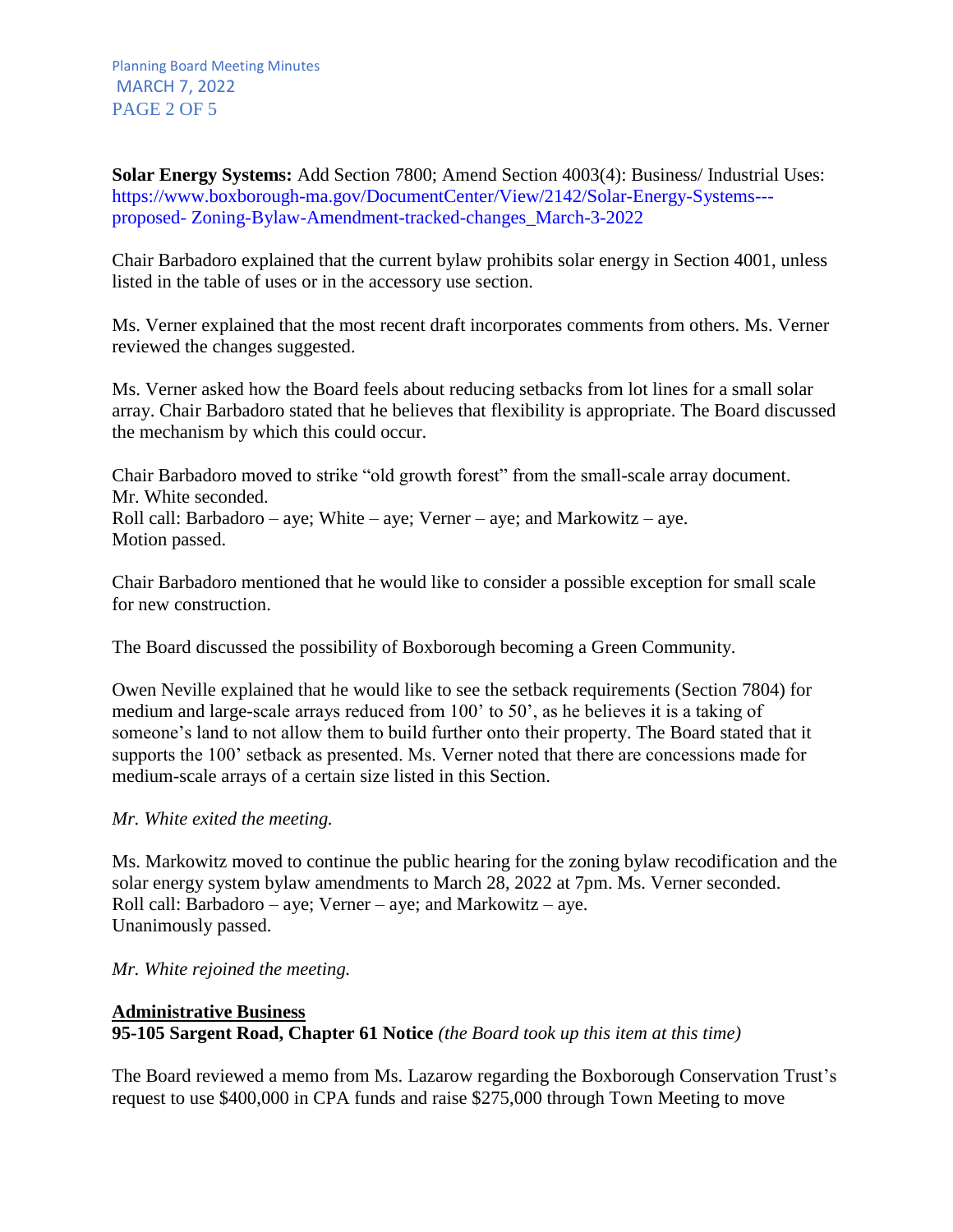Planning Board Meeting Minutes MARCH 7, 2022 PAGE 3 OF 5

forward with trying to purchase 95 & 105 Sargent Road. The Board agreed to vote on recommendation language for this item on March 28, 2022.

## **Review of Draft Decisions Arranta Bio at 1414 Massachusetts Avenue – Site Plan Modification #1**

*Chair Barbadoro recused himself from these items.*

The Board reviewed and edited the draft decision.

Mr. White moved to approve the amended site plan modification decision for Arranta Bio. Ms. Verner seconded. Roll call: White – aye; Verner – aye; and Markowitz – aye. Unanimously passed.

## **Vibalogics at 1414 Massachusetts Avenue – Site Plan Modification #1**

The Board reviewed and edited the draft decision.

Mr. White moved to approve the amended site plan modification decision for Vibalogics. Ms. Verner seconded. Roll call: White – aye; Verner – aye; and Markowitz – aye. Unanimously passed.

*Chair Barbadoro retook his seat.*

### **Taylor Farm Road – Partial Release of Performance Guarantee**

Mr. White moved to approve the partial release of the performance guarantee for Taylor Farm Road definitive subdivision plan as amended. Mr. White seconded. Roll call: Barbadoro – aye; White – aye; Verner – aye; and Markowitz – aye. Unanimously passed.

**Administrative Business –** *these items were not addressed at this time*

**Correspondence**

**Technical Assistance Program Grant Application and other Grant Opportunities**

**American Rescue Plan Act (ARPA) projects**

**Town Center/Enclave Project**

**Sale of Paddock Estates**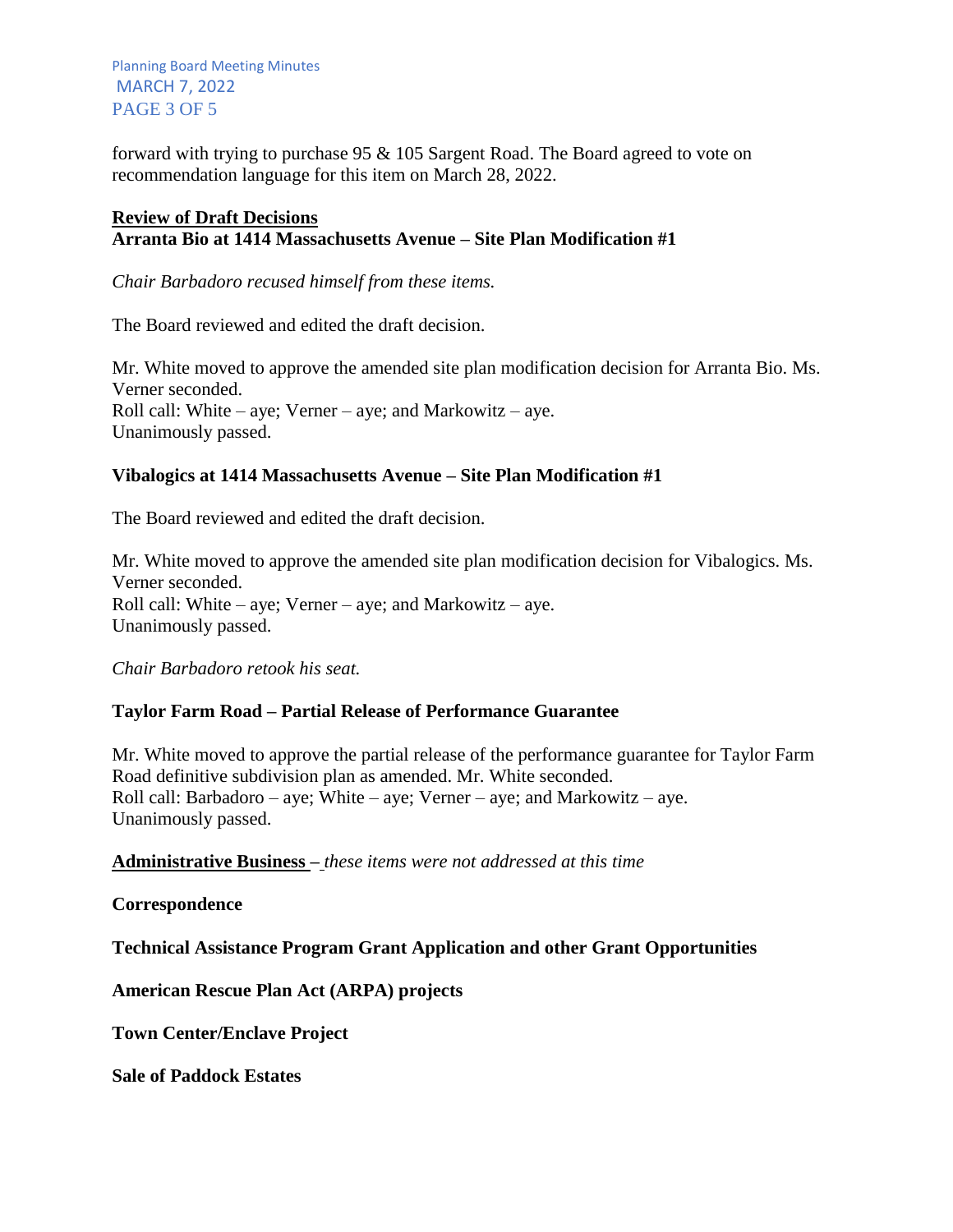Planning Board Meeting Minutes MARCH 7, 2022 PAGE 4 OF 5

### **Campanelli Campus development options**

**MGL Chapter 148 Sections 26h and 26i**

**Planning Board Training**

**Master Plan Action Items Spreadsheet** 

**Website update**

**Housing Choice Legislative Update**

#### **Committee Reports:**

#### **Water Resource Committee (Barbadoro) –**

Mr. Barbadoro explained that the Water Resources Committee put forth an article that did not meet the 2/3 vote requirement. The WRC is currently trying to decide what to do next.

**Community Preservation Committee (Lazarow) –** *this item was not addressed at this time*

**Economic Development Committee (White) –** *this item was not addressed at this time*

### **MAGIC Representative (Markowitz) –**

Ms. Markowitz stated that there was a presentation from the Hudson Town Planner regarding their downtown revitalization process. She will send this along to the Board for review.

The Board will hear a presentation regarding the MBTA Communities Draft Guidelines with the Select Board at its March 14, 2022, meeting.

#### **Administrative Business**

#### **Meeting Minutes –** February 16, 2022

Ms. Markowitz moved to approve the draft meeting minutes of February 16, 2022. Mr. White seconded.

Roll call: Barbadoro – aye; White – aye; Verner – aye; and Markowitz – aye. Unanimously passed.

Mr. White moved to adjourn the meeting at 10:42 pm. Ms. Verner seconded. Roll call: Barbadoro – aye; White – aye; Verner – aye; and Markowitz – aye. Unanimously passed.